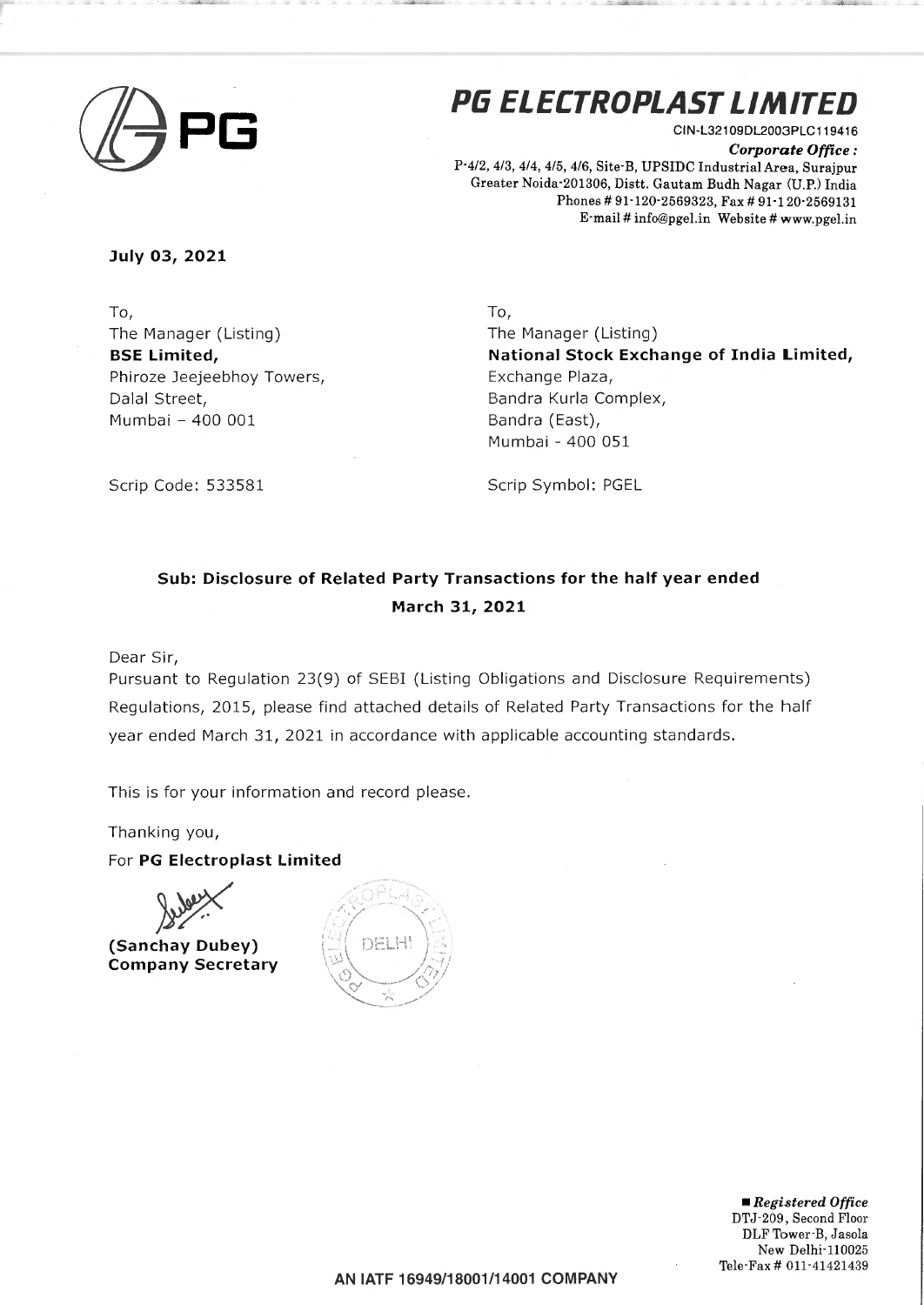## Annexure-1

## Disclosure of Related Party Transactions for the half year ended March 31, 2021

Pursuant to Regulation 23(9} of the Securities and Exchange Board of India (Listing Obligations and Disclosure Requirements) Regulations, 2015

| Name of Related Party                                                                | Nature of Relationship               |  |  |
|--------------------------------------------------------------------------------------|--------------------------------------|--|--|
| Mr. Bhawa Nand Choudhary (Managing Director) till 31.03.2021                         | Key Management Personnel             |  |  |
| Mr. Anurag Gupta (Executive Director)                                                | Key Management Personnel             |  |  |
| Mr. Vishal Gupta (Executive Director)                                                | Key Management Personnel             |  |  |
| Mr. Vikas Gupta (Executive Director)                                                 | Key Management Personnel             |  |  |
| Mr. Devendra Jha (Independent Non-Executive Director) till 08.02.2021                | Key Management Personnel             |  |  |
| Mr. Sharad Jain (Independent Non-Executive Director)                                 | Key Management Personnel             |  |  |
| Mrs. Rita Mohanty (Independent Non-Executive Director)                               | Key Management Personnel             |  |  |
| Mr. Pramod Chimmanial Gupta (Independent Non-Executive Director) till 25.01.2021     | Key Management Personnel             |  |  |
| Mr. Mahabir Prasad Gupta (Chief Financial Officer) w.e.f. 23.06.2020 till 31.01.2021 | Key Management Personnel             |  |  |
| Mr. Pramod Chimmanial Gupta (Chief Financial Officer) w.e.f. 01.02.2021              | Key Management Personnel             |  |  |
| Mr. Sanchay Dubey (Company Secretary)                                                | Key Management Personnel             |  |  |
| Mrs. Sudesh Gupta                                                                    | Relative of Key Management Personnel |  |  |
| Mrs. Neelu Gupta                                                                     | Relative of Key Management Personnel |  |  |
| Mrs. Sarika Gupta                                                                    | Relative of Key Management Personnel |  |  |
| Mrs. Nitasha Gupta                                                                   | Relative of Key Management Personnel |  |  |
| Mr. Pranav Gupta                                                                     | Relative of Key Management Personnel |  |  |
| Mr. Aditya Gupta                                                                     | Relative of Key Management Personnel |  |  |
| Relative of Key Management Personnel<br>Mr. Vatsal Gupta                             |                                      |  |  |
| Mrs. Kanika Gupta                                                                    | Relative of Key Management Personnel |  |  |
| Mrs. Anju Choudhary                                                                  | Relative of Key Management Personnel |  |  |
| Mrs. Sarita Gupta                                                                    | Relative of Key Management Personnel |  |  |
| PG International                                                                     | Other related party                  |  |  |
| Other related party<br>J. B. Electronics                                             |                                      |  |  |
| <b>PG Electronics</b>                                                                | Other related party                  |  |  |
| PG Technoplast Private Limited (Wholly Owned Subsidiary)                             | Other related party                  |  |  |

(i) Related parties where control exists: PG Technoplast Private Limited (Wholly Owned Subsidiary)

(ii) Related parties transactions during the half year alongwith details of such transactions and outstanding balances as at the end of half year:

|                                       |                                                                                         | (Rs. Lakhs)                       |
|---------------------------------------|-----------------------------------------------------------------------------------------|-----------------------------------|
| Nature of Transactions                | Relationship                                                                            | Half Year ended<br>March 31, 2021 |
| Rent Income                           | Other related party                                                                     | 0.15                              |
| <b>Rent Security Received</b>         | Other related party                                                                     | 0.06                              |
| Investment in Wholly Owned Subsidiary | Other related party                                                                     | 2.00                              |
| Rent Paid                             | Key Management Personnel<br>Relative of Key Management Personnel<br>Other related party | 0.07<br>8.10<br>0.30              |
| Reimbursement of Expenses             | Key Management Personnel<br>Relative of Key Management Personnel                        | 20.67<br>4.32                     |